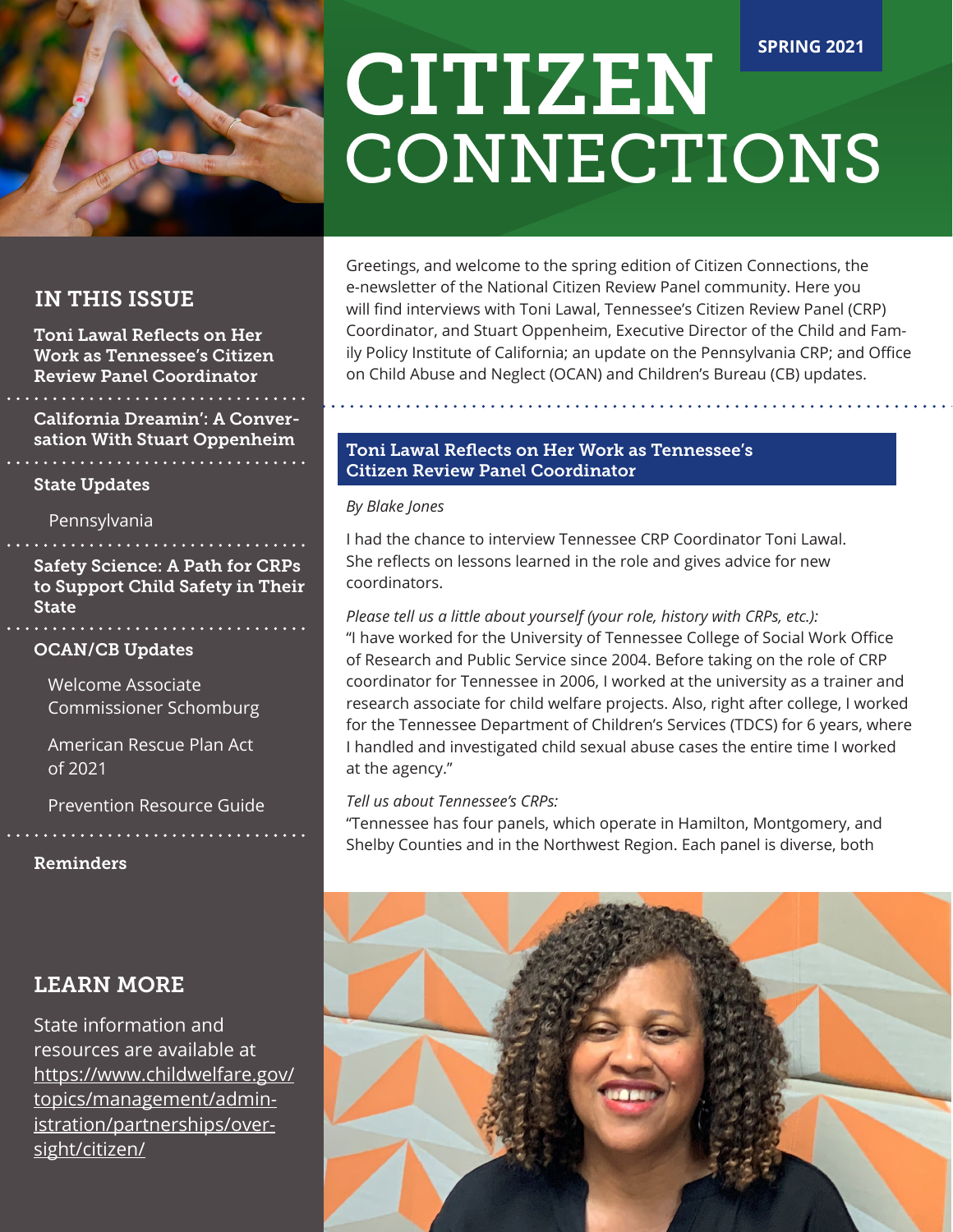demographically and professionally, and each panel's activities reflect its community's interests, state and federal priorities, and needs. Each CRP receives assistance and staff support from the TDCS, the lead state agency for overseeing child protective services (CPS) and child welfare reform. The staff attending the panels' meetings share departmental updates and assist with case reviews, data collection, collaboration, and overall capacity building to meet federal and state standards and requirements for improving child welfare practice.

Some of the CRPs' accomplishments include:

- Development of a comprehensive handbook to empower Tennessee youth in their transition from foster care
- Implementation of child abuse reporting online training
- Recommendation that DCS designate a child abuse hotline number for schools (implemented in 2011)"

# *What are the most rewarding and challenging aspects of your work?*

"The most rewarding part of my job is working with such a fine group of caring advocates and volunteers who are devoted to improving the well-being of vulnerable families rather than being motivated by the hope of personal gain. Also, I am so proud of the progress the volunteers have made over the past few years—for example, when they looked at prevention, intervention, and treatment approaches to address child protection for families in which substance abuse is an issue; in my opinion, that was one of their best reports (2018).

The most challenging aspect of my work is funding—I wish there was money to send more volunteers to the annual National CRP Conference. We all need to be revived, and attending the conference does that for me, particularly the discussions around deciding what future actions should be taken to keep children safe."

*What advice would you give to a new CRP coordinator?* "Develop trusting relationships with your CRP and child welfare community and stay informed of the issues affecting your work. Also, when you have a bad or challenging day, think about the days and challenges of the 400,000 or so children in foster care in the U.S. Another piece of advice: have a mission for why you do what you do. I have one for myself and I carry that mission statement to heart: "love for children and community."

# California Dreamin': A Conversation With Stuart Oppenheim

#### *By Blake Jones*



*Tell us a little about yourself (profession, etc.):* "This is from my brief bio:

Stuart Oppenheim is the Executive Director of the Child and Family Policy Institute of California (CFPIC). After 32 years in public human services, including 15 years as the Child Welfare Director in San Mateo County, California, Stuart retired in 2004 to found CFPIC, a private nonprofit that works with public human services agencies in California to identify and spread best practices. Stuart is proud to currently work with a highly skilled and motivated workforce of 23 full-time and part-time employees and a number of independent consultants who are passionately committed to improving the delivery of human services programs for the benefit of children, youth, families, and older and disabled adults throughout California."

#### *What is your role with the CRPs?*

"I am the principal investigator for our contract with the California Department of Social Services for the administration of California's three CRPs. I cofacilitate the Critical Incidents CRP, which focuses on child abuse and neglect fatalities and near-fatalities. There are two other CRP's one focused on prevention, the other on children and family services."

*How is California different than other states in terms of child welfare services, community engagement, etc.?* "California is one of nine state-supervised, countyadministered child welfare systems. Because the Child Abuse and Prevention Treatment Act requirement for CRPs is at the state level, there is a potential disconnect between the work of the CRPs and the agencies responsible for delivering child welfare services in our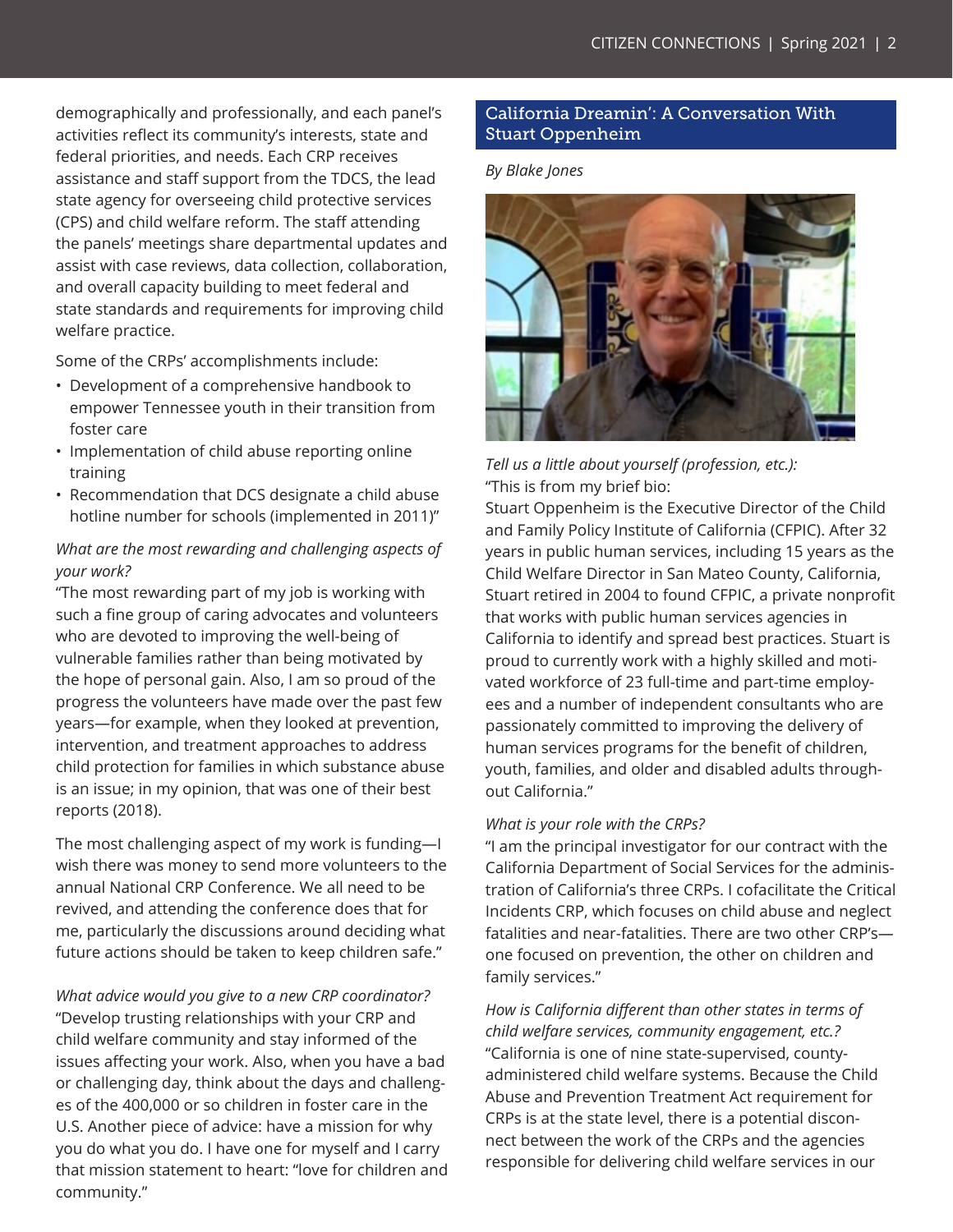state. CRP recommendations are made to the state agency, which has limited authority over the operations at the county level. California statute requires that any new mandate be accompanied by new funding, so recommendations with county-level implications would require statutory changes and funding. Thus, the complicating factor for the CRPs is that they are not usually able to make recommendations that will directly impact child welfare practice. Volunteers are recruited from across the state, who are able to think systemically about how they might make recommendations that will guide the state in influencing practice in 58 counties with the knowledge that mandating practice changes is not feasible."

*Tell us about the CRP makeover in California:*

"The original implementation of CRPs in California occurred in 3 of California's 58 counties, which were personally recruited by the Director of the California Department of Social Services. These were wholly focused on practice at the local level, with little or no relationship with the overall functioning of child welfare systems across the state. The current Director of the State Office of Child Abuse Prevention, Angela Ponivas, who oversees the state supervision of the CRPs, has worked over the past several years to transition the CRPs to statewide panels focused on specific topic areas (e.g., prevention, child and family services, and critical incidents). California has just begun the second multiyear contract cycle for the facilitation of the three CRPs. The first contract cycle was with an organization that did not have its home office in California and continued for three years. The RFP for the current cycle resulted in the awarding of this contract to CFPIC in October 2020. The topic areas remain the same, and each panel is currently working on solidifying its work plan for the coming 2 years (with an option to extend the contract for a third year)."

# *What are your hopes for the CRPs in California in 1 year and 3 years?*

"CFPIC and Resource Development Associates were pleased to take up the work with three existing panels and to recruit additional members who could join in their work. We perceived two gaps in their operations that we felt we should address. First, regarding the relationship between the panels and the California Department of Social Services, we perceived that panel members did not always understand the functions and limitations of the state agency and would often make recommendations that were not feasible, given those

realities. Second, in terms of the relationship among the panels, we noted that each panel was working in isolation and, therefore did not see a relationship of their work to one another along a continuum from prevention, through children and family services, to child abuse and neglect fatalities and near-fatalities.

In our initial work, we have made efforts to address both of these gaps, and we hope to see those relationships grow over the course of the next few years so that there is a sense of common purpose among the panels and with the California Department of Social Services. We believe that our extensive history with California's human services system (as former administrators at the county level and as contractors with the county and state system) will enable us to guide the panels toward those goals. In addition, we hope that by the end of our first contract cycle we will have enabled the panels to make feasible, doable recommendations that are having a genuine positive impact on the lives of California's vulnerable children and families."

> "Volunteering is the ultimate exercise in democracy. You vote in elections once a year, but when you volunteer, you vote every day about the kind of community you want to live in."

> > AUTHOR UNKNOWN

# State Updates

# Pennsylvania

Despite travel restrictions due to COVID-19, Pennsylvania's three regional panels have been able to operate virtually while continuing to maintain full membership. Each panel is meeting monthly to bimonthly to allow for shorter, more frequent, Zoom calls. This year, the regional panels are working on the following focus areas:

- Northeast Panel: the impact of substance abuse on children and families involved in the child welfare system
- South-Central Panel: the increased need for medical consultation during child abuse investigations
- Southwest Panel: supporting the implementation of the state's new "Complex Case Planning for Children and Youth Under Age 21" bulletin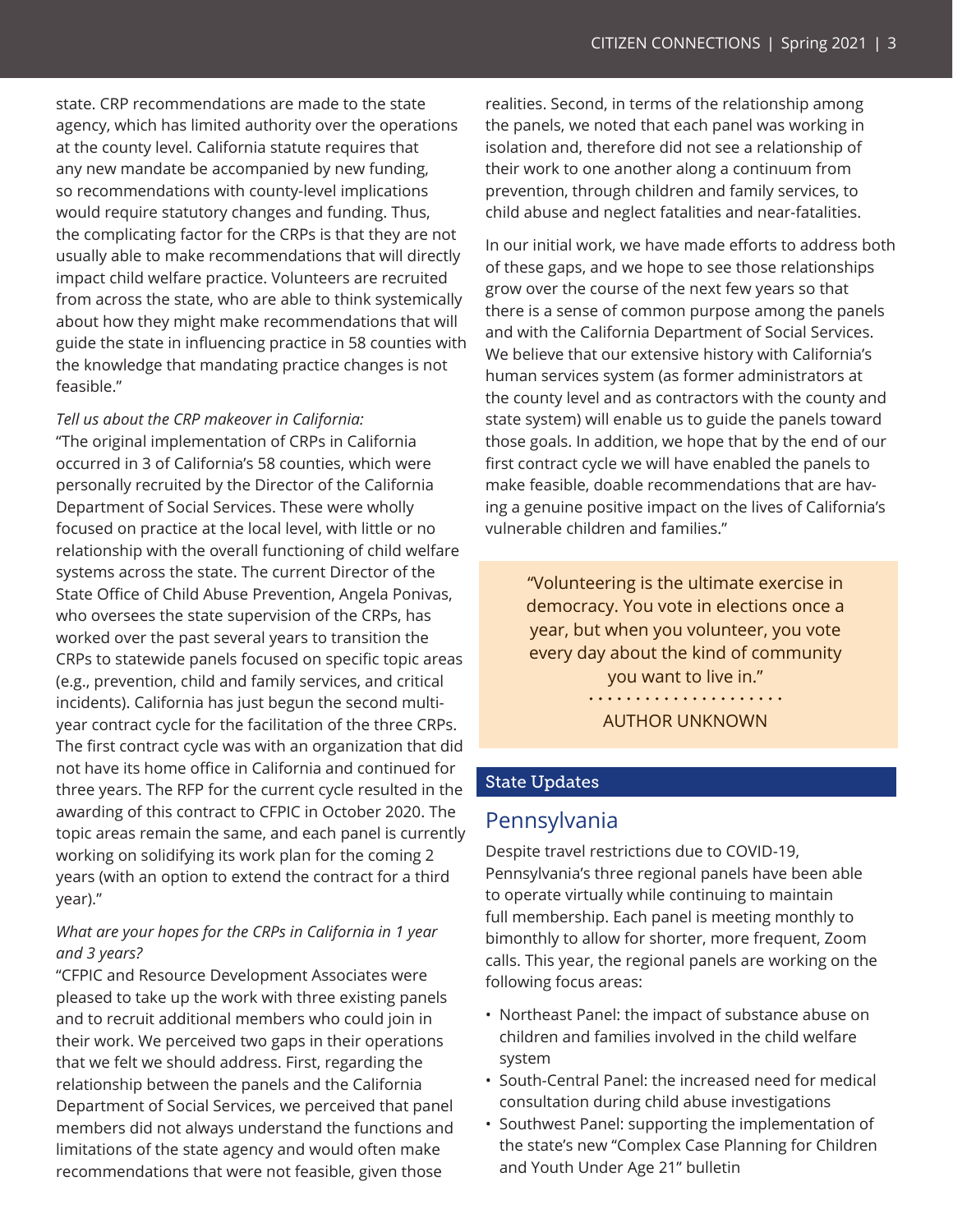Pennsylvania's Statewide Youth Advisory Board (YAB) continues to meet quarterly, using a virtual platform. In March 2021, the YAB hosted a virtual college fair for Pennsylvania's older youth. This college fair was unique because it featured 10 different college and university programs that support youth who are lower-income, at-risk, and/or in foster care. The Pennsylvania Higher Education Assistance Agency addressed financial aid information specific to youth in foster care. Also, a panel of college students formerly in foster care talked about the strengths and challenges of transitioning from foster care to post-secondary education.

The state is looking forward to hosting its spring All-Panel Meeting on April 27, 2021. During the spring All-Panel Meeting, the panels will have an opportunity to meet with members of the Department of Human Services to discuss the department's priorities, participate in a discussion on race, equity, and inclusion, share thoughts on possible new annual report recommendations, and receive updates on previous recommendations.

Understanding the need to build on a firm foundation, the state has worked with each of the panels to revisit its vision, mission, goals, and objectives and to establish a structured work plan to lay out the concrete steps for moving its efforts forward over the course of this year and the next.

While it might not be the most important thing done this year, visioning has been an important part of the work of each panel, and Pennsylvania believes that its panels are notable for their aspirations. The state sees the following as examples of Pennsylvania's dreams for its most vulnerable children and their families.

"How wonderful it is that nobody need wait a single moment before starting to improve the world." 

ANNE FRANK

# Safety Science: A Path for CRPs to Support Child Safety in Their State

CRPs are uniquely positioned to support child safety in their community and state. A recent article by the Casey Foundation highlights the need for CRPs to be aware of cutting-edge information that could impact the health

and safety of children in their states. The article outlines several important strategies:

- **The physical and psychological safety of staff is critically important.** In the face of a rapidly evolving pandemic, a focus on caring for staff well-being is paramount. For example, New Jersey's Department of Children and Families created an online COVID-19 [mindfulness toolkit](https://www.nj.gov/dcf/mindfulness.html) to support staff mental health during this stressful time.
- **Race equity and safety culture must go hand in hand.** For example, Connecticut's Department of Children and Families' safety culture framework, Safe & Sound, explicitly invokes the agency's racial justice work as a key component.
- **Crisis and safety culture both require adaptive leadership skills.** With a high percentage of staff suddenly dispersed, leaders are finding they must place more trust in their frontline staff's decisionmaking than ever before. The pandemic has forced child welfare leaders to rely heavily on more virtual platforms.
- **Leaders must personally spearhead and model safety culture.** To be effective, safety culture must be reflected and consistently communicated by leadership. For example, New York City's Administration for Children's Services (ACS) found success by starting its orientation to safety culture at the highest levels of leadership, gradually moving down through layers of management until all leaders understood how to support the culture shift.
- **External stakeholders are essential partners.** Building a safety culture is most effective when external stakeholders, including political leaders and oversight entities, are fully engaged.
- **Safety culture is a work in progress.** New York City's ACS has incorporated safety science into in-service trainings offered through its Workforce Institute, recognizing that efforts to sustain a safety culture must be ongoing.

CRPs can support child welfare agencies as they try to implement the strategies outlined above and can act as a community voice in ensuring that the agency is using the best information available to serve families and children.

The entire article may be retrieved from [https://www.](https://www.casey.org/safety-collaborative-summary/) [casey.org/safety-collaborative-summary/](https://www.casey.org/safety-collaborative-summary/)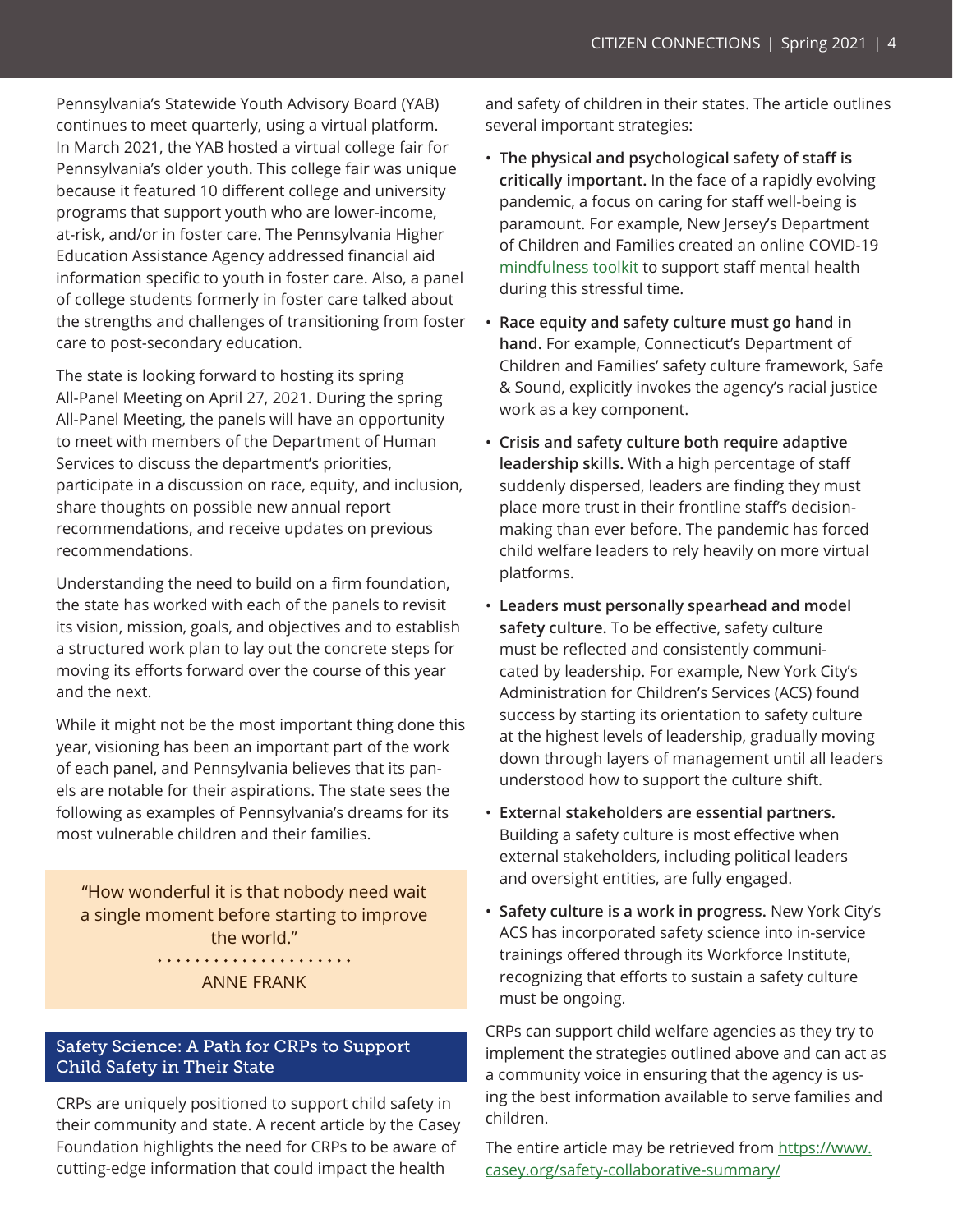"Service to others is the rent you pay for your room here on Earth." MUHAMMAD ALI

#### OCAN/CB Updates

#### Welcome Associate Commissioner Schomburg

In late February, the [Children's Bureau welcomed](https://www.acf.hhs.gov/cb/news/welcomes-new-associate-commissioner) Biden administration appointee Aysha E. Schomburg, J.D., as the new Associate Commissioner for the Children's Bureau.

Associate Commissioner Schomburg previously served as the Senior Administrator for Program Oversight for the New York City ACS, working collaboratively with agency leaders to develop and implement plans for the operational infrastructure of ACS while also developing and coordinating comprehensive organizational capacity building strategies across programs. In addition, during the COVID-19 public health crisis Ms. Schomburg worked closely with the Department of Education and Department of Homeless Services to create and coordinate guidance for frontline staff.

Prior to joining ACS, Ms. Schomburg held a number of key leadership positions with the New York City Council where she most recently served as the Assistant Deputy Director. Under this title, she managed legislative activities of 13 committees in the Human Services Division and provided legal counsel to the Speaker and Council Members. Ms. Schomburg, who has bar admissions in both New York and New Jersey, received her B.A. from the University of Virginia, her M.A. from New York University, and her J.D. from New York Law School.

Ms. Schomburg has been busy working to advance the administration's priorities and further the work of the Children's Bureau to support children and families.

#### American Rescue Plan Act of 2021

In March 2021, President Biden signed the American Rescue Plan Act of 2021 into law. The law includes critical funding to support state and community efforts to prevent and respond to child abuse and neglect during a time when children and families are

experiencing increased hardship as a result of the pandemic. Specifically, the act provides an additional \$350 million in funding for the Child Abuse Prevention and Treatment Act (CAPTA). This includes an additional \$100 million for grants to states to improve CPS systems (under Title I of CAPTA) and \$250 million was included for Community-Based Child Abuse Prevention programs (under Title II of CAPTA). For more information on guidance for states and grantees on these supplemental CAPTA funds, please visit [What's New in Laws and Poli](https://www.acf.hhs.gov/cb/laws-policies/whats-new)[cies](https://www.acf.hhs.gov/cb/laws-policies/whats-new) on the Children's Bureau's website.

### Prevention Resource Guide

As part of Child Abuse Prevention Month, the Children's Bureau develops a host of different activities and resources to support children and families. These are released each April but are available and applicable all year.

The [2021/2022 Prevention Resource Guide](https://www.childwelfare.gov/topics/preventing/preventionmonth/resources/resource-guide/) recognizes that there are actions we can take as a society and within communities, organizations, and families to address the root causes of child abuse and neglect. The Guide seeks to highlight the innovative ways that communities around the country are doing purposeful prevention work to help children and families thrive. The [protective factors](https://www.childwelfare.gov/topics/preventing/preventionmonth/about/protective-factors-aces/) continue to be central to the work, and employing a protective factors approach focuses on positive ways to engage families by emphasizing their strengths, in addition to identifying areas where they have room to grow with support.

The 2021/2022 Prevention Resource Guide is available for download at

[https://www.childwelfare.gov/topics/preventing/preven](https://www.childwelfare.gov/topics/preventing/preventionmonth/resources/resource-guide/)[tionmonth/resources/resource-guide/](https://www.childwelfare.gov/topics/preventing/preventionmonth/resources/resource-guide/).

#### Reminders

Children's Bureau divisions and offices, in particular the Policy Division, routinely post guidance, updates, and response to public inquiries online. Information on legislative and program updates, as well as a series of FAQs, are posted and continuously updated at [https://www.](https://www.acf.hhs.gov/cb/laws-policies/whats-new) [acf.hhs.gov/cb/laws-policies/whats-new.](https://www.acf.hhs.gov/cb/laws-policies/whats-new)